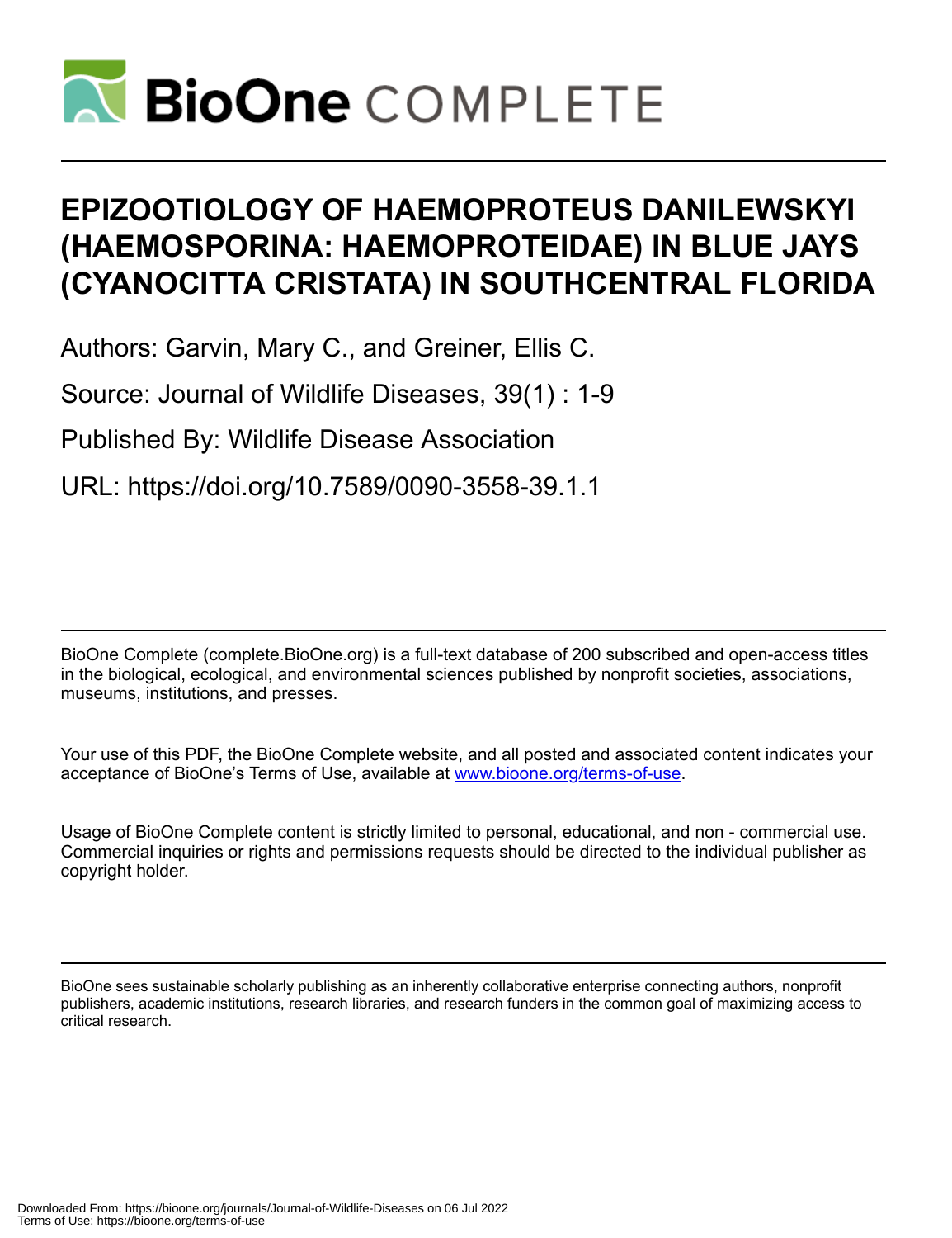# **EPIZOOTIOLOGY OF HAEMOPROTEUS DANILEWSKYI (HAEMOSPORINA: HAEMOPROTEIDAE) IN BLUE JAYS (CYANOCITTA CRISTATA) IN SOUTHCENTRAL FLORIDA**

# **Mary C. Garvin**1,2,3,4 **and Ellis C. Greiner**<sup>1</sup>

<sup>1</sup> Dept. of Pathobiology, P.O. Box 110880, University of Florida, Gainesville, Florida 32610, USA

<sup>2</sup> Archbold Biological Station, P.O. Box 2057, Lake Placid, Florida 33862, USA

<sup>3</sup> Current address: Department of Biology, Oberlin College, Oberlin, Ohio 44074, USA

<sup>4</sup> Corresponding author (email: mary.garvin@oberlin.edu)

ABSTRACT: Prevalence and density of *Haemoproteus danilewskyi* was studied in a population of free-ranging blue jays (*Cyanocitta cristata*) in southcentral Florida (USA) from May 1992 to December 1995. Prevalence of infection was 27% for data combined over years, seasons, ages, and sexes. Prevalence did not vary between sexes or among years, but increased with age and varied with season, being highest in June–July and lowest in November–January. Parasite density did not vary between sexes or among seasons, but was higher in younger birds when controlling for season. To determine periods of natural transmission, seasonal patterns of infection were compared with previous month abundance of the biting fly vectors. Mean monthly prevalence of *H. danilewskyi* in older jays was positively correlated with previous month abundance of *Culicoides edeni* and *C. arboricola,* both capable of sporogonic development of *H. danilewskyi.*

*Key words:* Blood parasites, blue jay, *Culicoides,* epidemiology, *Haemoproteus.*

### **INTRODUCTION**

*Haemoproteus* spp. are common arthropod-borne blood parasites of many species of wild birds. Although the impact of these infections on passerine birds is potentially great (van Riper et al., 1986; Atkinson and van Riper, 1991), little is known of the effects of blood parasites at either the individual or population level. Comparative studies suggest that hematozoan infections have little debilitating effect (Ashford, 1971; Bennett et al., 1988), however, such infections may contribute to population regulation in subtle ways. For example, infection may render hosts more susceptible to other mortality factors, including other pathogens or predators. Furthermore, detection of most population level effects requires long-term monitoring and detailed demographic studies of host, parasite, and arthropod vector. However, during studies of the impact of parasites on their hosts, many workers lack a thorough understanding of both the host and parasite species (Endler and Lyles, 1989). This is especially true of avian hematozoa of the genus *Haemoproteus,* a genus that has been the focus of many blood parasite surveys, but rarely the focus of either ecologic or pathologic studies.

During a preliminary survey of the blood parasites of blue jays (*Cyanocitta cristata*) from May through July 1992 at Archbold Biological Station in southcentral Florida (USA), 40% of the individuals were found to be infected with *Haemoproteus danilewskyi.* As the groundwork for a study of the pathologic effects of these infections, we examined the dynamics and the natural transmission of *H. danilewskyi* in a population of free-ranging blue jays in southcentral Florida. Specifically, we examined the effect of age, sex, and season on the prevalence and density of infection and compared the seasonal abundance of three *Culicoides* spp. capable of sporogonic development of *H. danilewskyi* infections to the seasonal prevalence and density of infection in blue jays.

#### **METHODS**

# **Study site**

We conducted field work at Archbold Biological Station  $(27^{\circ}10^{\prime}N, 81^{\circ}21^{\prime}W)$  at the southern end of the Lake Wales Ridge in Highlands County, southcentral Florida. The 2,024 ha, xeric upland preserve is a relict ancient dune system comprising of a mosaic of seven vegetation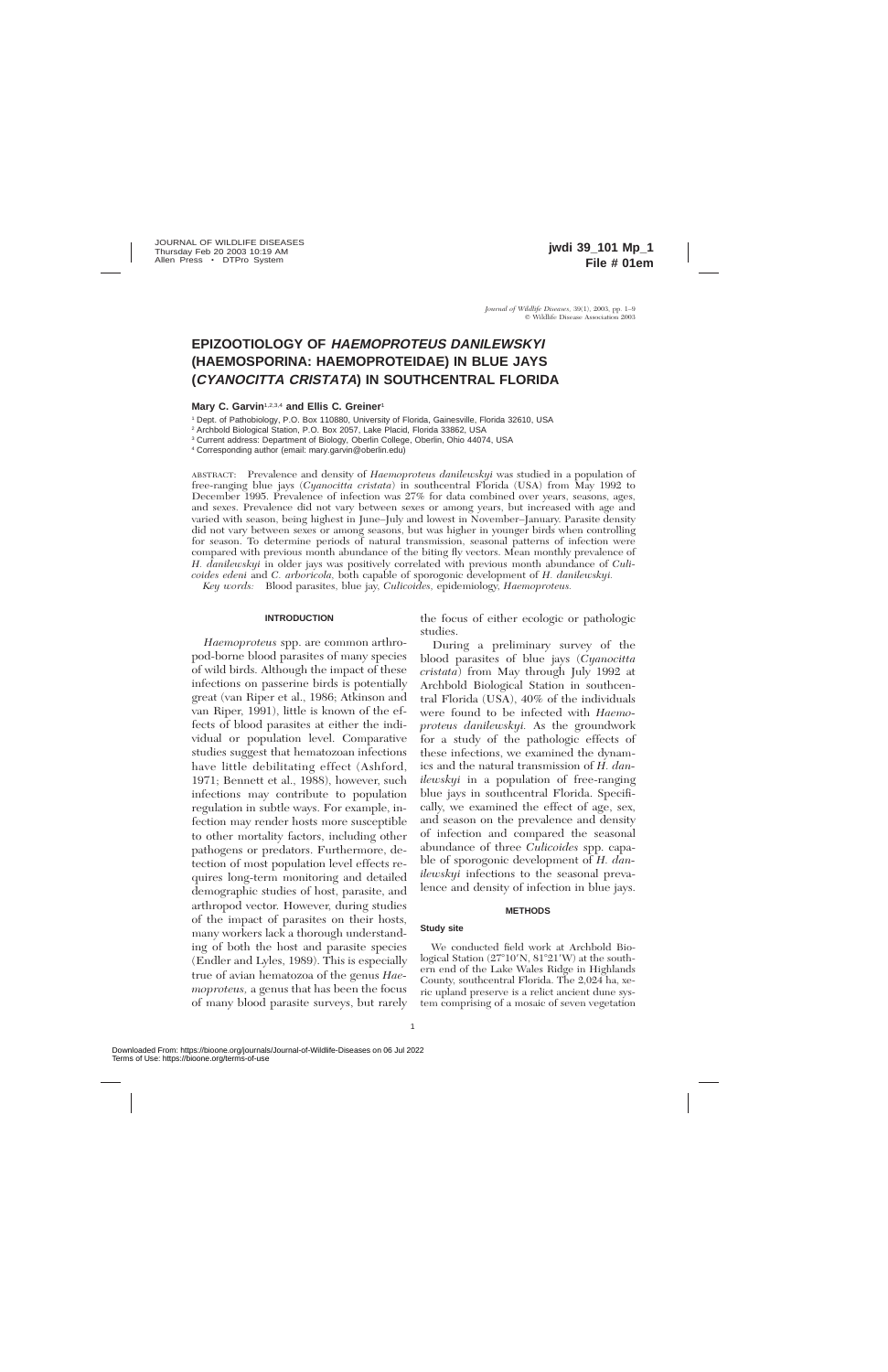types that vary with elevation across a range of 35–65 m (Abrahamson et al., 1984).

At higher elevations where the sandy soil of the ridge is well-drained with little or no standing water, three vegetation associations are common. Southern ridge sandhill habitat is dominated by 8–10 m slash pine (*Pinus elliottii*), 3–4 m oaks (*Quercus laevis, Q. geminata,* and *Q. myrtifolia*), scrub hickory (*Carya floridana*), and scrub palmetto (*Sabal etonia*). Sand pine scrub is predominantly an overstory of mature sandpine (*Pinus clausa*), of varying height, reaching 10 m or more. Common understory and shrub species include *Q. myrtifolia, Q. inopina, C. floridana, S. etonia,* and rosemary (*Ceratiola ericoides*). The scrubby flatwood habitat is dominated by either 1–2 m *Q. inopina* or *Q. geminata.* Other common species are scrub palmetto, saw palmetto (*Serenoa repens*), and fetterbush (*Lyonia lucida*). Trees are sparse, with slash pines being dominant. Because fire is an important ecologic factor in these habitats, land management includes prescribed burns and height of all vegetation associations vary with time.

At lower elevations standing water occurs in man-made drainage ditches, bayheads, ephemeral ponds, and swales during the summer rainy season and in cattle ponds and a 36 ha sinkhole lake throughout the year. Bayhead habitat is found in low, poorly-drained areas and is dominated by several species of bay trees (*Persia borbonia, Gordonia lasianthus,* and *Magnolia virginiana*) that grow to approximately 12 m in height. Swales and seasonal ponds, where standing water is frequent during the summer rainy season, are often dominated by cutthroat grass (*Panicum abscissum*) and Edison's St. John's wort (*Hypericum edisonianum*), although species diversity varies greatly. Surrounding these ephemeral wetlands are flatwoods dominated by scrub pine, saw palmetto, gallberry (*Ilex glabra*), and wiregrass (*Aristida stricta*). Botanical nomenclature follows Wunderlin (1982).

The climate is subtropical with a rainy season during the hot summer months and dry, mild conditions during the winter months. Average yearly rainfall is 133 cm, with rain falling mostly between June and September and least during winter and spring months. Temperatures below freezing are recorded several times a year between November and February, but last no more than several hours.

#### **Epizootiology**

To determine influence of age, sex, and season on patterns of infection, we trapped blue jays from May–July 1992, January–August 1993



FIGURE 1. Map of bird and *Culicoides* trap sites at Archbold Biological Station (property boundaries indicated). Dots represent bird trap sites. Squares represent vector trap sites (1 and 2).

and 1994, and January–December 1995. From January–August, jays were captured in traps at 46 baited feeding stations (Fig. 1), and less commonly in mist nets in forested areas where jays were more abundant. During August–October, when they were harvesting acorns, blue jays were unlikely to visit baited traps. Therefore, in 1995, we sampled jays during autumn months by shooting and mist netting. Problems associated with the use of multiple sampling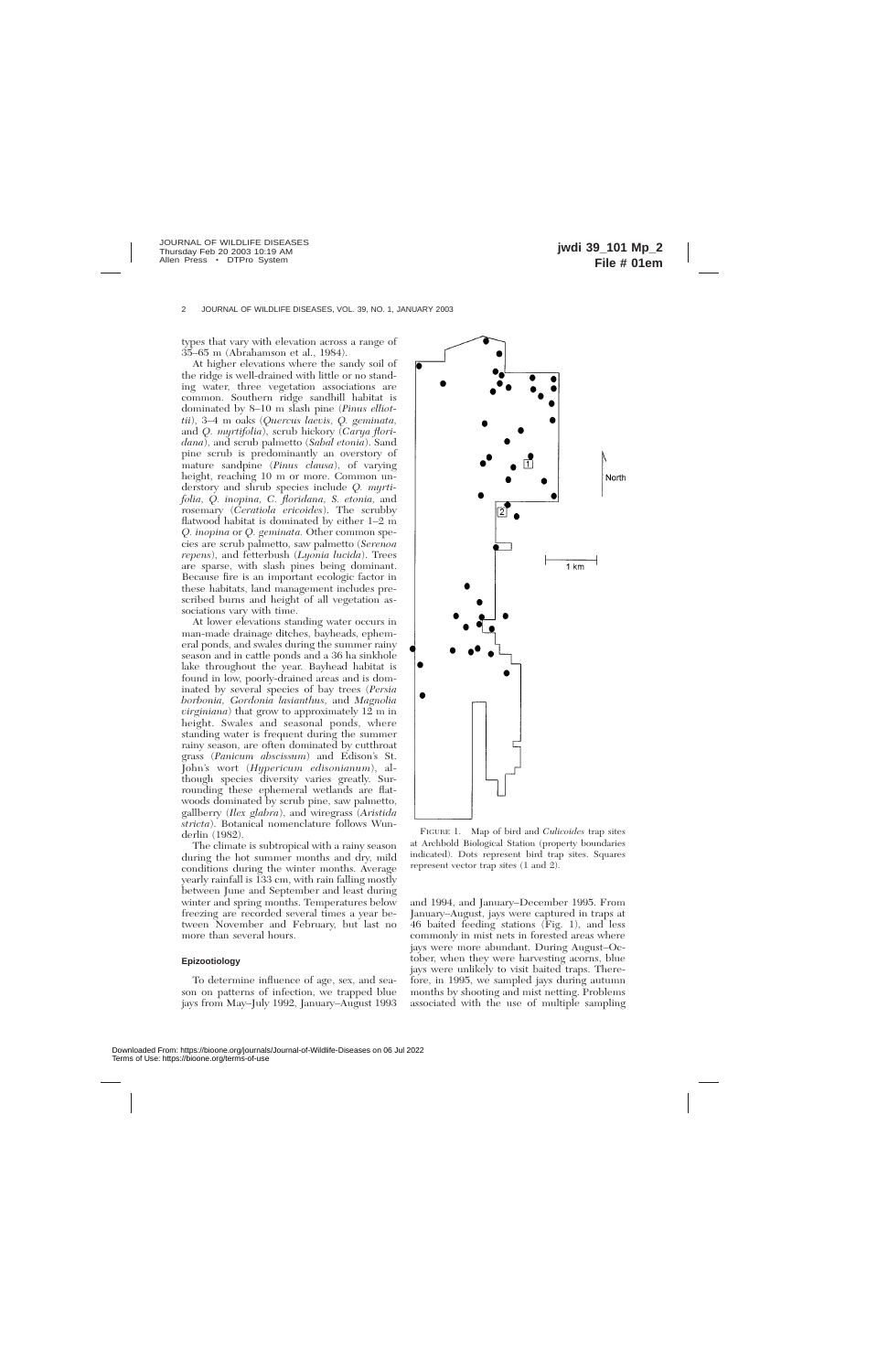techniques, especially shooting, within a single study may bias results (Fedynich et al., 1995). To control for possible artificial variation in apparent parasite density and prevalence associated with shooting, only blood collected by syringe from the jugular vein prior to the death of shot birds was included in the analyses. Blood also was collected from the jugular vein of nestlings in 1994–95.

In 1992 and 1993, two thin blood smears were prepared from blood collected via the brachial vein of each bird captured. From 1994–95 thin blood smears were prepared from blood collected via the jugular vein with a 1 cc syringe rinsed with 50 mM ethylenediaminetetraacetic acid and equipped with a 27 G ½ inch needle. Thin blood smears were fixed in absolute methanol for several minutes and later stained with Wright-Giemsa. Smears were viewed under  $100\times$  oil immersion until an estimated 100,000 red blood cells (RBCs) were examined for each bird and density of infection was determined by estimating the number of infected RBCs per 10,000. Representative slides from the specimens under study were deposited in the US National Parasite Collection (Beltsville, Maryland, USA; Accession numbers 091708-10).

We assigned blue jays to four age categories determined by color and pattern of primary and secondary wing feathers and their associated coverts (Dater, 1970; Bancroft and Woolfenden, 1982; Tarvin and Woolfenden, 1999): hatching-year (HY) for birds in their calendar year of hatching; one year (1YR) for birds in their second calendar year; after one year (A1Y) for birds after their second calendar year; and age unknown (AHY). Because individuals in their second calendar are difficult or impossible to distinguish from older birds after August, all unbanded nonhatching-year birds captured in the fall were classified as ''after hatching-year'' (AHY).

We tested for differences in the prevalence of infection among ages using chi-square contingency analysis and for differences in mean density of infection among ages using a Kruskal-Wallis one-way analysis of variance. Given the 12–14 day prepatent period of *H. danilewskyi,* nestlings were not likely to have detectable infections before fledging at 17–21 days of age; therefore nestlings were excluded from these analyses.

For these and all subsequent analyses, a *P* value  $\leq 0.05$  was considered significant. All statistical analyses were performed with SPSS (SPSS Inc., 1994).

Sex was determined by laparotomy, presence of a brood patch, or behavior at the nest. Jays were anesthetized with isoflurane (Aerane®, Il

Sung Co. Korea) and restrained. An incision was made on the left side between the ribs to observe the gonads. Testis size was measured and follicle size of ovaries was estimated. Care was taken to ensure that the jays were handled humanely and allowed to recover fully from anesthesia prior to being released, approximately 30 min after laparotomy. Because females incubate while males provide them with food, we also were able to determine sex of previously color banded individuals through observation at the nest. We tested for differences in the prevalence of infection between sexes using chisquare contingency analysis and for differences in mean density between sexes using a Wilcox Rank Sum test.

Because transmission and relapse of blood parasite infections in birds may occur seasonally in association with breeding (Haberkorn, 1968), we searched for seasonal differences in prevalence of infection within years by dividing each year into five seasons based on observations of the annual cycle of blue jays at Archbold (K. A. Tarvin, unpubl. data). The seasons were as follows: 1) prebreeding, February– March, 2) breeding, April–May, 3) juvenile dependence upon adults for nutrition, June–July, 4) acorn harvesting, August–October, 5) winter, November–January. During the prebreeding season, jays become vocal and conspicuous. In February courtship begins and in late March nest building is initiated and continues into June and July, with the bulk occurring in April and May. Nearly all nests found during 1994 and 1995 were initiated during these 2 mos. From June through July, young have left the nest, but remain nutritionally dependant on the parents. During August, September, and October, jays harvest and cache acorns for a winter food reserve. From November through January, blue jays are quiet and inconspicuous. Because of their preoccupation with acorns in the fall and the quiet, secretive behavior during the winter, jays are difficult to capture from August through January and, therefore, sample sizes during these periods are relatively small. We tested for differences in the prevalence of infection among seasons using chi-square contingency analysis. We used a Kruskal-Wallis oneway analysis of variance to assess the relationship of monthly prevalence of infection for all ages and mean density of infection of 1YR birds with previous month mean vector abundance.

#### **RESULTS**

#### **Epizootiology**

We collected 786 blood samples from 539 blue jays captured at 44 sites at Archbold Biological Station from 1992–95. Of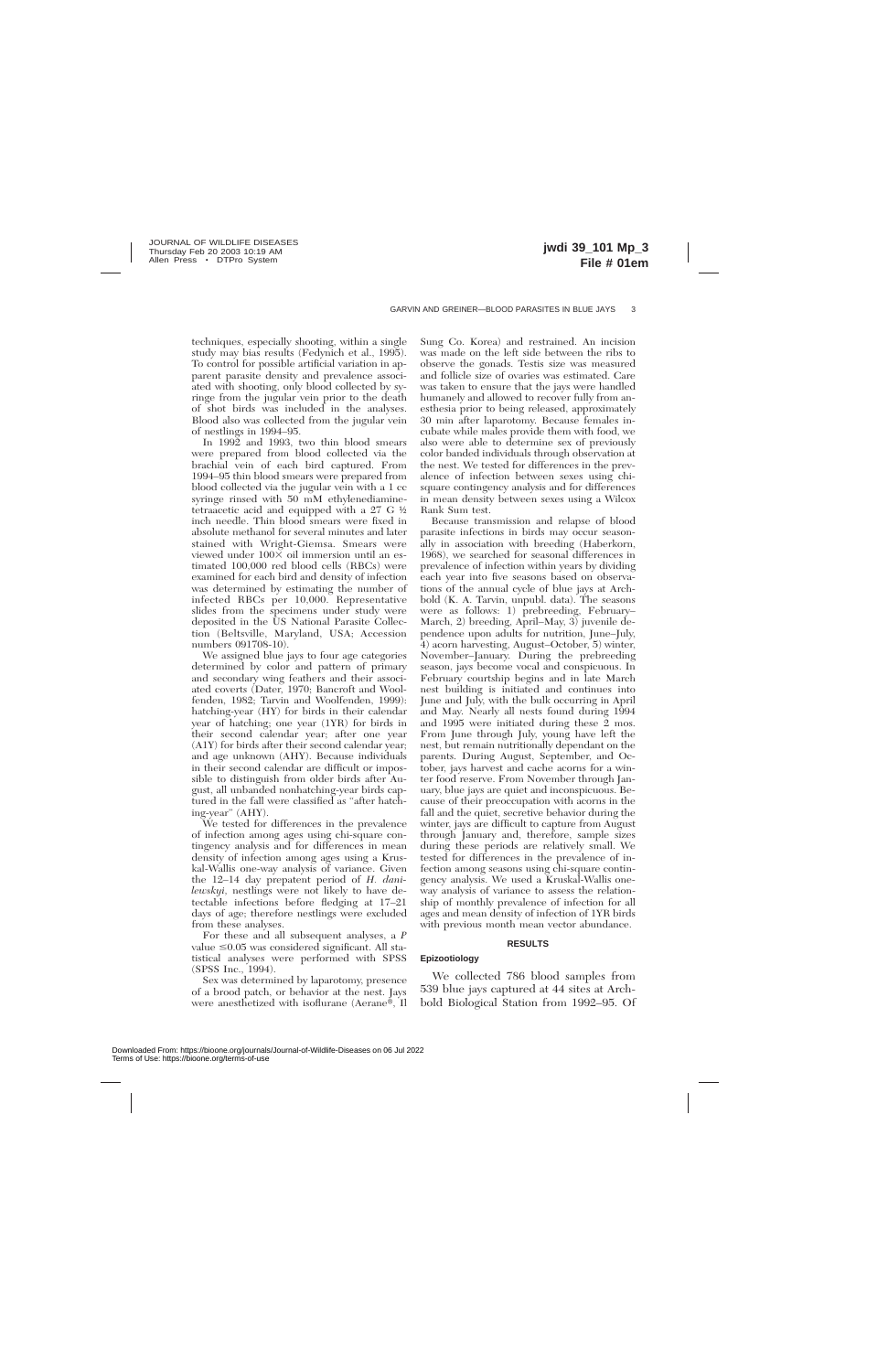TABLE 1. Prevalence of infection of *H. danilewskyi* in blue jays relative to age for the entire year, and during the spring only, 1992–95.

|       | January-December |              | February–May     |              |
|-------|------------------|--------------|------------------|--------------|
| Agea  | $\boldsymbol{n}$ | $%$ infected | $\boldsymbol{n}$ | $%$ infected |
| НY    | 94               | 23           |                  |              |
| 1YR   | 153              | 17           | 80               | 16           |
| A 1 Y | 375              | 38           | 197              | 33           |

<sup>a</sup> HY=hatching year; 1YR=1 year; A1Y=after 1 year.

the 539 jays, 159 were sampled more than once. Because subsequent samples from an individual were collected at different ages and often during different seasons, each sample was considered independent. Prevalence of *H. danilewskyi* was 27% for all samples combined. Other hematozoa observed during this study include *Plasmodium circumflexum* from one jay, *Trypanosoma avium* from two jays, and unidentified microfilariae from three jays.

The number of jays sampled and prevalences of *H. danilewskyi* varied across trap sites. Among sites, sample sizes varied from one to 144 and prevalences varied from zero to 67%. Although prevalences of infection varied among trap sites, all sites were combined because of sample size limitations and problems inherent with interpreting habitat effects.

Prevalence was significantly higher in older than in younger birds  $(\chi^2=24.4,$ *P*<0.001, Table 1). We controlled for season by comparing birds captured only during the pre-breeding (February–March) and breeding (April–May) months. Hatch year birds were excluded from the analysis because they did not leave the nest until June and July.

Sex was determined for 137 jays. Thirtysix (57%) of 63 females and 43 (58%) of 74 males were infected. No significant difference in prevalence was detected between sexes  $(\chi^2=0.324, P=0.579, df=1)$ . To control for season and age, the effect of sex on prevalence was examined among birds of the same age class captured from February through May. Again, no significant differences were detected for 1YR



FIGURE 2. Seasonal prevalence of infection in A1Y birds 1992–95. Numbers above bars indicate sample size.

birds  $(\chi^2=1.02, P=0.31, df=1)$  or A1Y birds  $(\chi^2=0.48, P=0.49, df=1)$ .

Prevalence did not vary significantly among years  $(\chi^2=3.89, P=0.27, df=3)$ . Based on the 248 samples from A1Y birds, prevalence varied significantly among seasons  $(\chi^2=25.49, P<0.001, df=4, Fig. 2)$ . Prevalence was highest during June–July (47%), and was lowest during November– January, when only one of 36 samples (3%) was positive. We found no significant variation from February–October.

We also found a significant effect of season on prevalence during the first year of life  $(\chi^2=13.30, P=0.021, df=4, Fig. 3)$ . Prevalence in HY birds during June–July, when most birds fledged, was relatively low (20%). A greater percentage of fledglings (37%) sampled during August–October were infected. During their first prebreeding season (February–March), prevalence dropped to 7%, increased sharply



FIGURE 3. Seasonal prevalence of infection in HY birds (left) and 1YR birds (right), 1992–95. Numbers above bars indicate sample size.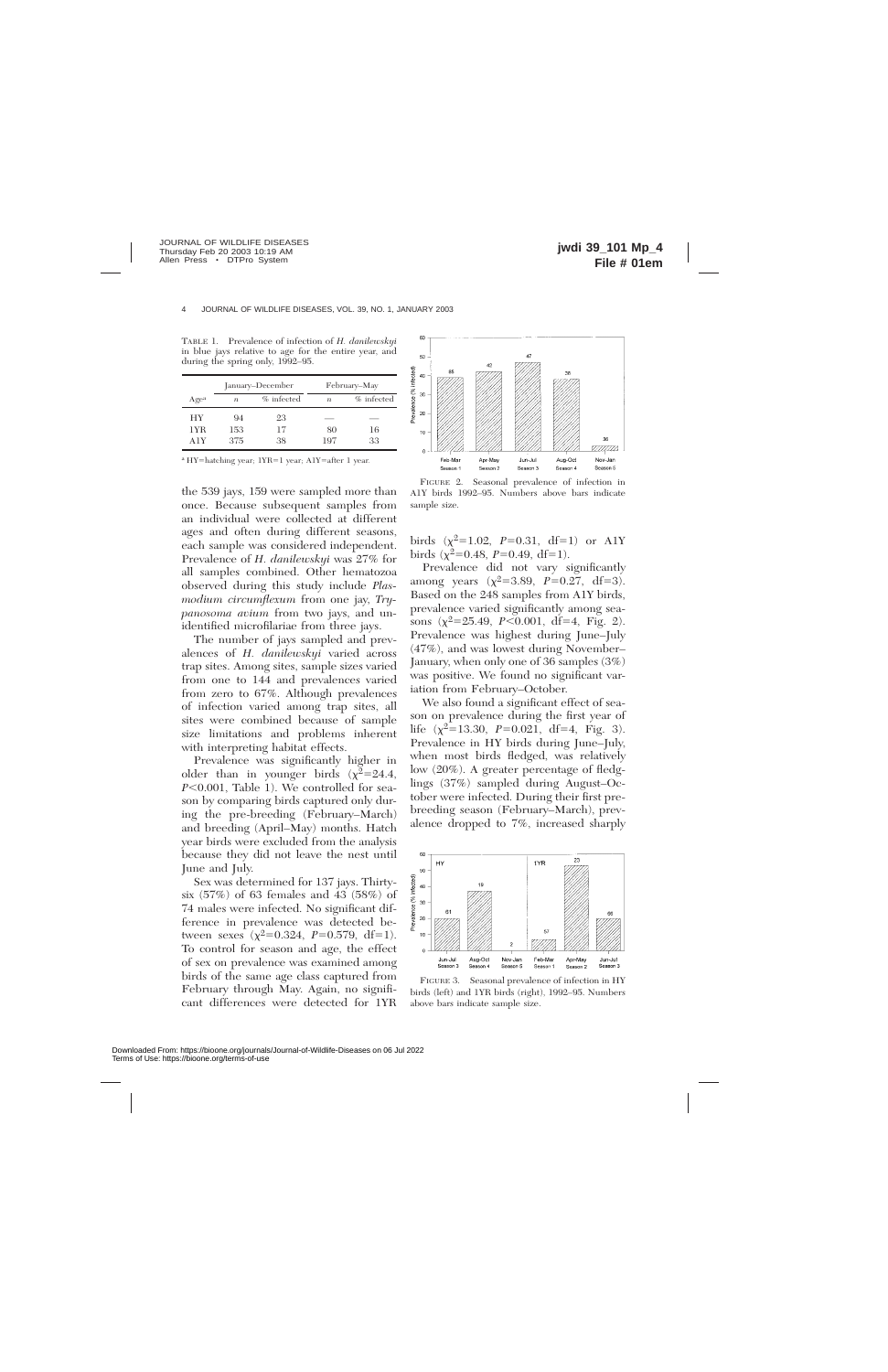

FIGURE 4. Frequency distribution of parasite density in blue jays, 1992–95. Density was measured as number of infected erythrocytes per 10,000 erythrocytes.

to 53% during the breeding season (April– May), then decreased to 20% after the breeding season in June–July.

Parasite density of infection followed a negative binomial distribution (Fig 4). Most infected jays had very low parasitemias and only a few had very high parasite densities.

When parasite density was compared among all groups, we found no significant variation, although there was a trend toward decreasing variation with host age  $(H=4.49, P=0.11, df=2, Fig. 5)$ . To control for possible effects of season on density, samples collected February–May were examined. Because HY birds were not sampled until after they left the nest in June and July, they were excluded from this analysis. We found 1YR birds had a significantly higher parasite density  $(n=13,$  $\bar{x}$ =24.4, range <1–124) than A1Y birds  $(n=65, \bar{x}=13.5, \text{ range } \leq 1-200, \text{ } U=659.0,$  $P=0.050$ ).

No significant difference in parasite density was detected between females and males (T=4493.5, *P*=0.866, Fig. 6A). To control for season and age, we tested for the effect of sex within age groups for jays captured from February–May. Of the 1YR jays that were infected, mean density of infection was not significantly different between males  $(\bar{x}=17.3, SD=37.50)$  and fe-



FIGURE 5. Mean density of infection, infected birds only, relative to age across all seasons, 1992–95. Numbers indicate sample size. Bars indicate standard error.

males  $(\bar{x}=18.5, SD=13.25, t=21.0,$  $P=0.905$ , Fig. 6B). Similarly, of the A1Y jays that were infected, mean density was not significantly different between females  $(\bar{x}=12.2, SD=28.7)$  and males  $(\bar{x}=14.2,$ SD=28.4, *t*=502.5, *P*=0.968, Fig. 6B).

No significant variation in mean density of infection was found among seasons in 1YR  $(H=3.86, P=0.425, df=4)$  or A1Y birds (H=5.07, *P*=0.280, df=4). Mean parasite density of 1YR birds did not differ significantly among April–May  $(\bar{x}=30,$ range 1–100), June–July  $(\bar{x}=28.9, \text{ range})$ 



FIGURE 6. Density of infection of males and females. Because there were no between-year differences, years were combined. Bars indicate standard error. A) across all seasons B) February through May.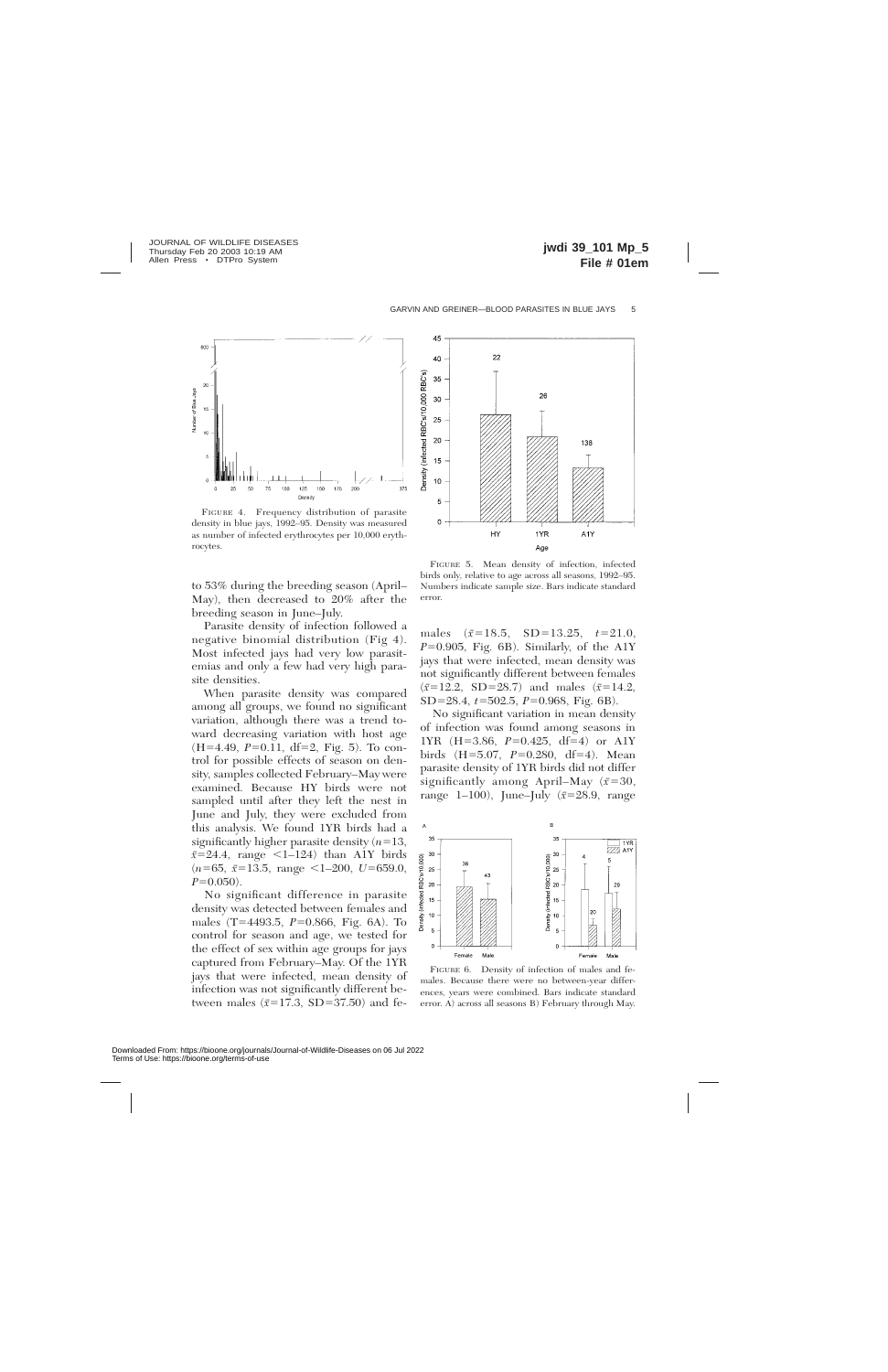

FIGURE 7. Monthly prevalence of infection of *H. danilewskyi* in blue jays in relation to mean *C. arboricola, C. edeni,* and *C. knowltoni* abundance during preceding month, 1994–95.

 $\langle1–200\rangle$ , or August–October ( $\bar{x}=5.7$ , range  $\leq 1-19$ ).

In A1Y birds parasite density ranged from  $\langle$ 1–200 ( $\bar{x}$ =19.5) during February– March. During April–May, density ranged from  $\lt 1-50$  ( $\bar{x}$ =7.4), and during June– July, density ranged from  $\leq$ 1–360 (*x¯*512.9). During August–October, density ranged from  $\leq$ 1–15 ( $\bar{x}$ =7.8). Of 36 jays sampled during November–January, only one jay had detectable parasitemia (den $sity <1$  infected RBC/10,000).

Mean monthly prevalence of *H. danilewskyi* was positively correlated with abundance of *C. edeni, C. arboricola,* and *C. knowltoni* during the preceding month (Fig. 7). The relationship was significant for *C. edeni*  $(r_s=0.57, P=0.011)$  and *C.*  $k$ *nowltoni* ( $r_s$ =0.54, *P*=0.016), but not for *C. arboricola*  $(r_s=0.18, P=0.450)$ . In both 1994 and 1995, *C. edeni* abundance increased prior to the May, June, and July peak in prevalence of *H. danilewskyi,* but followed the initial February peak (Fig. 8). A similar pattern was seen with *C. knowltoni.* Abundance of *C. arboricola* also in-



FIGURE 8. Mean monthly prevalence of infection of *H. danilewskyi* relative to *C. arboricola, C. edeni,* and *C. knowltoni* abundance, 1994–95. **-----** prevalence of infection; – – – abundance of *Culicoides* spp.

creased after February in both years but in 1994 did not peak prior to the second peak in parasite prevalence.

To assess the potential influence of vector abundance on parasite density, mean monthly parasite density in 1YR birds during 1994 was compared to the mean vector abundance during the previous month (Garvin and Greiner, 2003). Low reproductive success of blue jays in 1994 prevented a similar analysis for 1995 because of sample size limitations. Peak parasite density was observed during May and was preceded by high monthly averages of *C. edeni* and *C. knowltoni* (Fig. 9). However, overall monthly density of infection was not significantly correlated with previousmonth mean abundance in any of the three species.

#### **DISCUSSION**

This study represents the first monitoring of *Haemoproteus* infections in wild passerine birds in a subtropical climate. The 27% prevalence of *H. danilewskyi* in blue jays is low relative to other epizooti-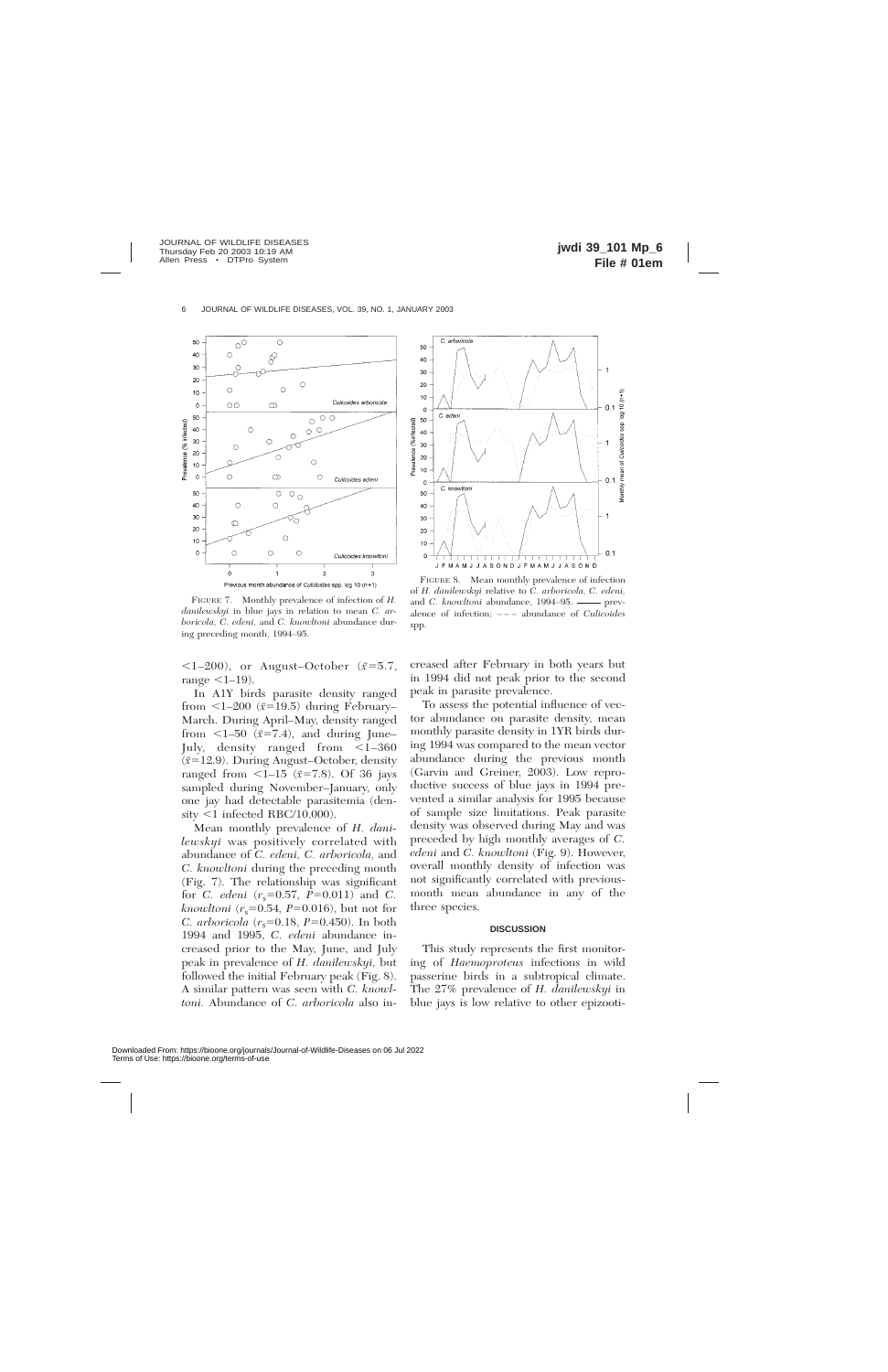

FIGURE 9. Density of infection in 1YR birds (bars) relative to mean monthly *C. arboricola, C. edeni,* and *C. knowltoni* abundance (lines) in 1994.

ologic studies of *Haemoproteus* in wild birds in southern Florida. Atkinson et al. (1983) and Forrester et al. (1974) found up to 90% prevalence in wild turkeys (*Meleagris gallopavo*) at Lykes Fisheating Creek Wildlife Refuge in adjacent Glades County. The relatively low prevalence reported here is not surprising given the shorter period of vector activity reported from Archbold (Garvin and Greiner, 2003) relative to the year-round abundance at Fisheating Creek (Atkinson et al. 1988). Furthermore, overall vector abundance is likely to be lower in the xeric conditions of the relict sand dune habitat of our study site where there are fewer opportunities for breeding of *Culicoides* vectors.

In this study, both prevalence and parasite density varied significantly with age. The observation that probability of blue jays becoming infected increased with age is consistent with other studies of age-related patterns of prevalence and is probably due to increased exposure to biting flies (Bennett and Fallis, 1960; Greiner, 1975). An alternative explanation is that infected fledglings have lower survivorship

than uninfected fledglings, thus creating an artificially low prevalence of infection in the set of younger birds sampled. In contrast, younger birds had higher density of infection. These findings lend support to other studies of age-related density of haemosporidian infections which suggest that parasitemia reflects the immune responsiveness of the bird (Chernin, 1952). Because younger birds were less likely to have been exposed to infection previously, their immune response may have been less effective than that of older birds. Blue jays apparently acquired infection after leaving the nest as no infections were detected in nestlings between age day 9 and 17. Although, given the 12–14 day prepatent period, infections acquired in the nest possibly were not detectable before fledging.

Seasonal prevalence and density of *H. danilewskyi* infection may be used to determine periods of relapse and transmission (Janovy, 1966; Greiner, 1975). Relapse, possibly resulting from hormonal changes associated with breeding, involves the movement of latent infections from visceral organ tissue to peripheral circulation (Desser et al., 1968; Haberkorn, 1968; Applegate, 1970; Beaudoin et al., 1971) and provides a source of infection for transmission when vector abundance becomes high. Significant seasonal differences in prevalence were detected in older (A1Y) jays; most notable was the increase from January–February. February–March is a time of courtship for blue jays, and relapse associated with hormonal changes was likely to occur during this time. Significant increase in the prevalence of infection in 1YR jays occurred slightly later during April–May. The later elevated prevalence in young birds may represent initial exposure and infection of young birds or relapsing latent infections. Relapse in 1YR birds may occur after relapse in A1Y birds because first year jays are likely to breed later than older, more experienced birds (Martin, 1995) and, therefore, the hormonal changes and stress associated with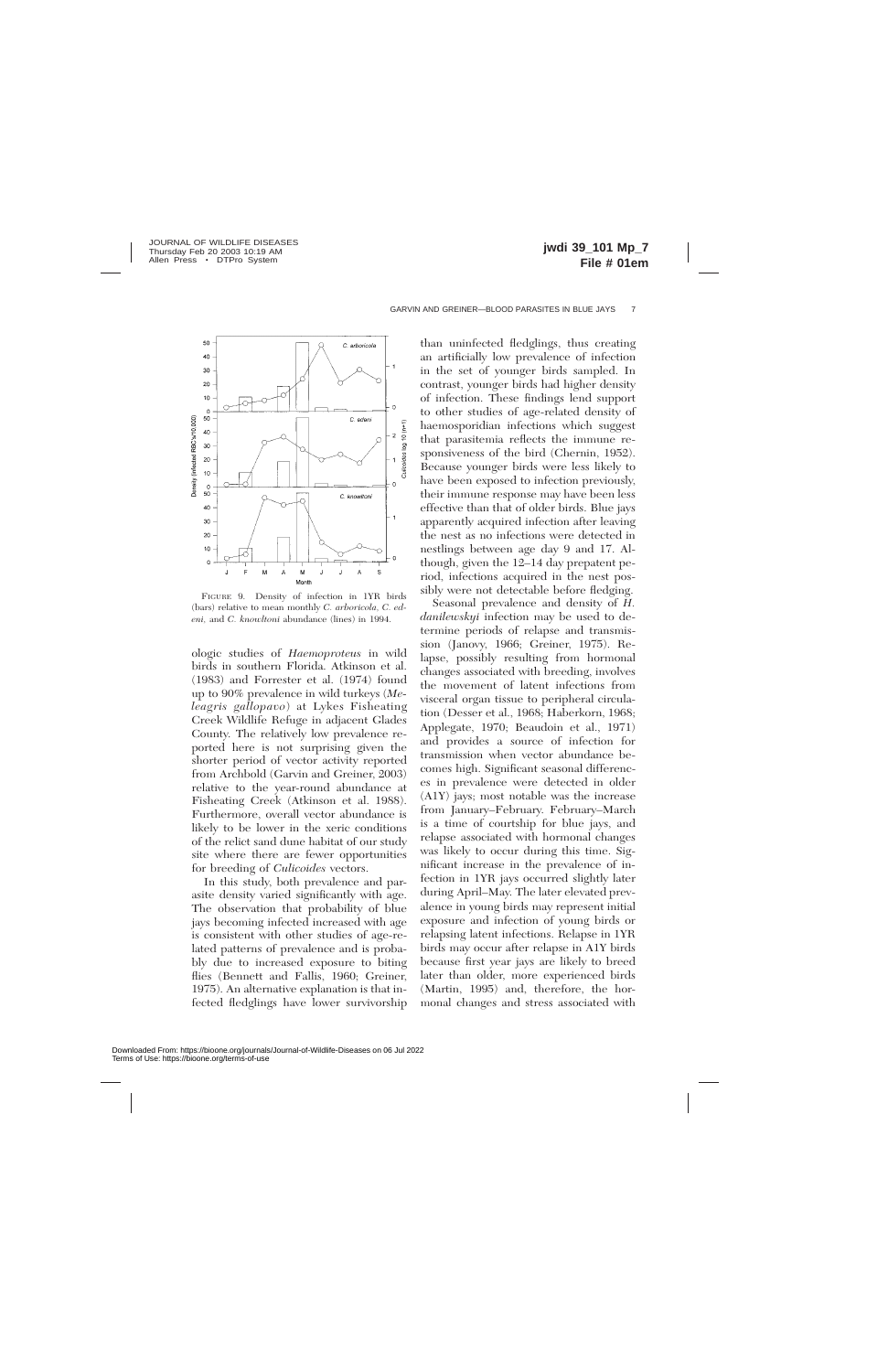breeding which trigger relapse also are delayed.

Although prevalence of infection in A1Y birds is uniform from February–October, prevalence and density of infection drops dramatically in November and remain low through January. Because vector abundance declined in November and remained low in December and January the low prevalence during this period may result from decreased transmission because of low vector abundance. Alternatively, because jays are generally relatively quiet during December–February, after harvesting acorns and before breeding, perhaps they are under the least physiologic stress and best able to suppress chronic infections.

Although it is not possible to distinguish between relapsing and new infections, high prevalence coupled with high numbers of gametocytes in the peripheral circulation likely reflect newly acquired infections and transmission (Bennett and Fallis, 1960). The presence of seasonal and annual changes in the density of gametocytes in the peripheral circulation within individuals was illustrated in this study by repeatedly sampling infected jays both within and between years. Five A1Y jays with low density infections upon initial sampling had higher parasitemias upon subsequent sampling, followed by a return to the initial level of parasitemia upon third sampling. Increased parasite density may have been a result of reinfection. However, four of the five jays were known to be breeding during the times of elevated parasitemias, suggesting relapse rather than new infections.

Transmission is ultimately dependent on the interactions of arthropod vector species with infected vertebrate hosts. As the biting midge populations increase with rainfall and temperature, relapsing birds are fed upon and infections are transmitted to uninfected birds or previously infected birds, which may become reinfected with subsequent inoculation (Adie, 1925). Janovy (1966) and Bennett and Fallis (1960) found transmission of *Plasmodium* and *Haemoproteus* occurs when adult infections relapse as vector populations increase with the onset of warmer weather. At the same time, young uninfected birds leaving the nest are especially vulnerable to biting flies.

Seasonal patterns of *C. edeni* relative to those of *H. danilewskyi* infections in blue jays, in addition to its relatively high abundance and feeding strata preferences (Garvin and Greiner, 2003) that put it in close spatial association with blue jays, suggest that *C. edeni* is the most important vector of *H. danilewskyi* in southcentral Florida. In both 1994 and 1995, increased abundance of *C. edeni* followed the early February peak in parasite prevalence, likely reflecting relapse of chronic infections, which annually provided a source of infection for transmission. Abundance of *C. edeni* remained high during periods of peak prevalence from February through September and was lowest from November through January. The only infection detected during the winter when *C. edeni* were not detected was an extremely low density, chronic infection in a single individual. Furthermore, annual peaks in *C. edeni* abundance occurred just prior to months of greatest prevalence of infection.

# **ACKNOWLEDGMENTS**

We thank J. Fitzpatrick, D. Forrester, B. Homer, D. Kline, R. Littell, M. Spalding, G. Woolfenden, and K. Tarvin for advice and critical review of this manuscript. We thank K. Tarvin, P. Quintana-Ascencio, P. Midford, R. Littell, and V. Apanius for assistance with statistical analysis. We thank A. Fleischer, S. Lindemann, L. Walton, K. Dayer, J. Jawor, A. Remley, S. Schoech, K. Tarvin, and G. Woolfenden for assistance with field work. W. W. Wirth confirmed *Culicoides* species identifications and shared his knowledge and collections of *Culicoides* from Archbold.

This study was made possible by generous funding from the Department of Pathobiology at the University of Florida, Archbold Biological Station, Frank Chapman Memorial Fund (American Museum of Natural History), National Society of Sigma Xi, and Oberlin College.